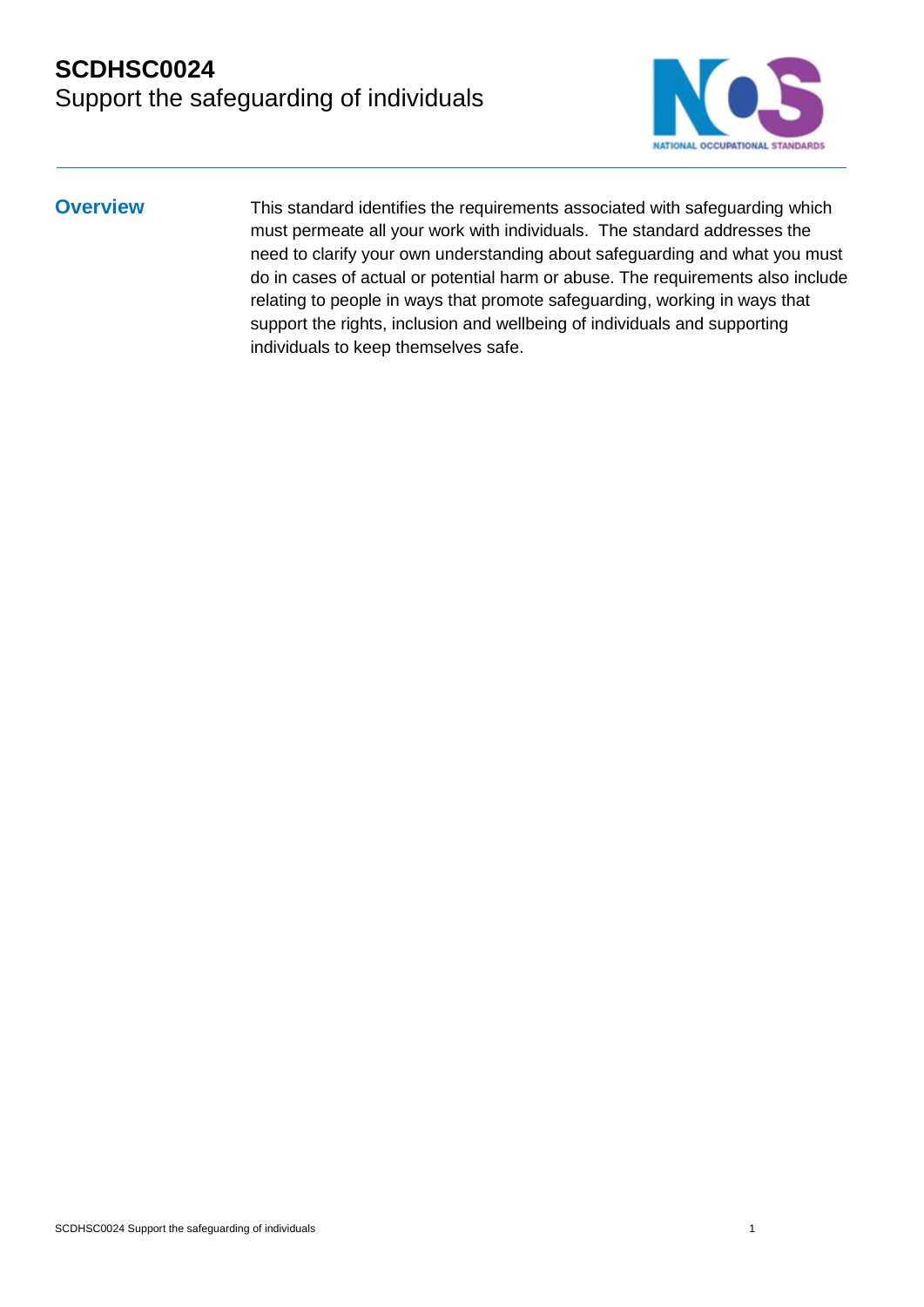### **Performance criteria**

## *You must be able to:*

*You must be able to:*

- P1 access information about harm, abuse and **safeguarding**
- P2 show that you know factors, situations and actions that may cause or lead to **harm and abuse**
- P3 show that you know signs and symptoms that may indicate that an **individual** has been, or is in danger of being, harmed or abused
- P4 show that you know your role in safeguarding individuals and how this fits with local procedures and agreements
- P5 show that you know the role of different agencies and multi-agency working in the safeguarding of individuals
- P6 show that you know the actions you need to take when harm or abuse is suspected or has been disclosed, in line with the responsibilities of your role and local procedures
- P7 show that you know the actions you must take and those you must avoid, taking account of any future investigation into possible harm or abuse
- P8 ensure your own actions and attitudes do not contribute to situations, actions or behaviour that may be harmful or abusive

#### **Support practices that help to safeguard individuals from harm or abuse**

- P9 recognise actions, behaviours and situations that may lead to harm or abuse
	- P10 recognise signs that may indicate an individual has been, or is in danger of being, harmed or abused
	- P11 **report** in accordance with work setting requirements any changes, events or occurrences that cause you concern about the welfare of an individual
	- P12 seek support in situations beyond your experience or expertise
	- P13 use supervision and support to deal with your own reactions to possible harm or abuse, within confidentiality requirements

#### **Relate to individuals and key people in ways that support safeguarding**

- *You must be able to:* P14 relate to the individual and **key people** in ways that support trust P15 relate to the individual and key people in ways that help them feel able to express their fears, anxieties, feelings and concerns without worry of ridicule, rejection or retribution
	- P16 relate to the individual using the way they prefer to **communicate**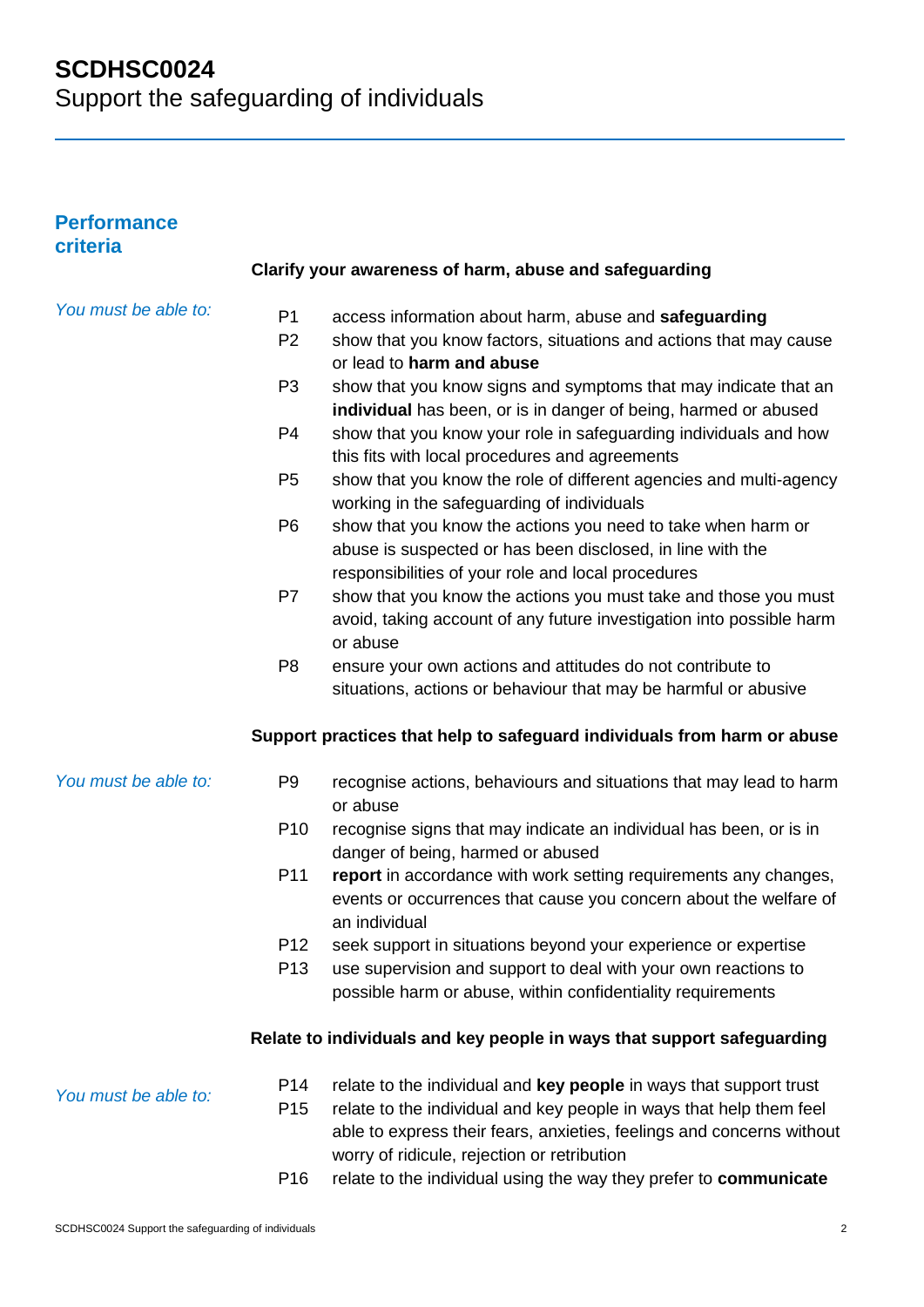|                      | P <sub>17</sub><br>P <sub>18</sub> | follow work setting requirements whenever you acquire or use<br>information that is confidential<br>support the individual to understand when and why you may<br>sometimes need to share information that would otherwise be<br>confidential |
|----------------------|------------------------------------|----------------------------------------------------------------------------------------------------------------------------------------------------------------------------------------------------------------------------------------------|
|                      | individuals                        | Work in ways that support the rights, inclusion and well being of                                                                                                                                                                            |
| You must be able to: | P <sub>19</sub>                    | work with the individual to find out about their background and<br>preferences                                                                                                                                                               |
|                      | P <sub>20</sub>                    | ensure your own actions support the individual in person centred<br>ways                                                                                                                                                                     |
|                      | P21                                | ensure your own actions respect the individual's dignity, privacy,<br>beliefs, preferences, culture, values and rights                                                                                                                       |
|                      | P22                                | ensure your own actions support the individual's self esteem, sense<br>of security and belonging                                                                                                                                             |
|                      | P <sub>23</sub>                    | ensure your own actions support the individual's active<br>participation, independence and responsibility                                                                                                                                    |
|                      | P24                                | ensure your own actions support equity and inclusion and do not<br>discriminate                                                                                                                                                              |
|                      | P <sub>25</sub>                    | take appropriate steps where the behaviour and actions of others<br>do not support the rights, inclusion and well being of the individual                                                                                                    |
|                      |                                    | Support individuals to keep themselves safe                                                                                                                                                                                                  |
| You must be able to: | P <sub>26</sub>                    | support the individual to be aware of personal safety                                                                                                                                                                                        |
|                      | P27                                | support the individual to be aware of risks associated with the use<br>of electronic communications                                                                                                                                          |
|                      | P <sub>28</sub>                    | support the individual, key people and others to challenge any<br>behaviour and actions that may lead to harm or abuse                                                                                                                       |
|                      | P <sub>29</sub>                    | support the individual and key people to make comments and<br>complaints where necessary                                                                                                                                                     |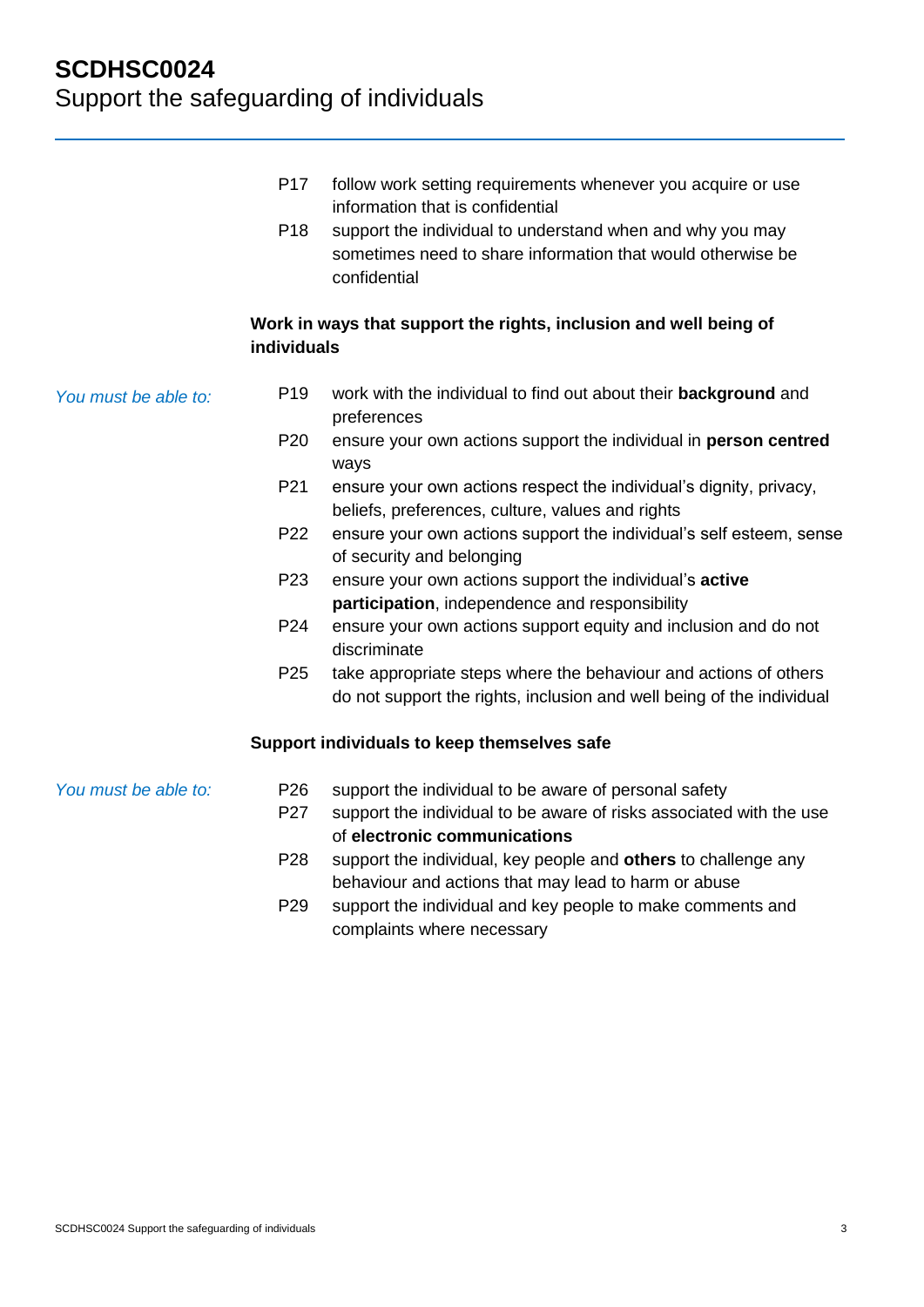| <b>Knowledge and</b><br>understanding | <b>Rights</b>   |                                                                                                                                                    |
|---------------------------------------|-----------------|----------------------------------------------------------------------------------------------------------------------------------------------------|
| You need to know and<br>understand:   | K <sub>1</sub>  | Work setting requirements on equality, diversity, discrimination and<br>rights                                                                     |
|                                       | K <sub>2</sub>  | Your role supporting rights, choices, wellbeing and active<br>participation                                                                        |
|                                       | K <sub>3</sub>  | your duty to report anything you notice people do, or anything they<br>fail to do, that could obstruct individuals' rights                         |
|                                       | K4              | the actions to take if you have concerns about discrimination                                                                                      |
|                                       | K <sub>5</sub>  | the rights that individuals have to make complaints and be<br>supported to do so                                                                   |
|                                       |                 | How you carry out your work                                                                                                                        |
| You need to know and<br>understand:   | K <sub>6</sub>  | codes of practice, standards, frameworks and guidance relevant to<br>your work and the content of this standard                                    |
|                                       | K7              | the main items of legislation that relate to the content of this<br>standard within your work role                                                 |
|                                       | K <sub>8</sub>  | your own background, experiences and beliefs that may affect the<br>way you work                                                                   |
|                                       | K <sub>9</sub>  | your own roles and responsibilities with their limits and boundaries                                                                               |
|                                       | K <sub>10</sub> | who you must report to at work                                                                                                                     |
|                                       | K11             | the roles and responsibilities of other people with whom you work                                                                                  |
|                                       | K12             | how to find out about procedures and agreed ways of working in<br>your work setting                                                                |
|                                       | K <sub>13</sub> | how to make sure you follow procedures and agreed ways of<br>working                                                                               |
|                                       | K14             | the meaning of person centred/child centred working and the<br>importance of knowing and respecting each child or young person<br>as an individual |
|                                       | K <sub>15</sub> | the prime importance of the interests and well-being of children and<br>young people                                                               |
|                                       | K16             | the individual's cultural and language context                                                                                                     |
|                                       | K <sub>17</sub> | how to work in ways that build trust with people                                                                                                   |
|                                       | K <sub>18</sub> | how to work in ways that support the active participation of<br>individuals in their own care and support                                          |
|                                       | K <sub>19</sub> | how to work in ways that respect individuals' dignity, personal<br>beliefs and preferences                                                         |
|                                       | K20             | how to work in partnership with people                                                                                                             |
|                                       | K21             | what you should do when there are conflicts and dilemmas in your<br>work                                                                           |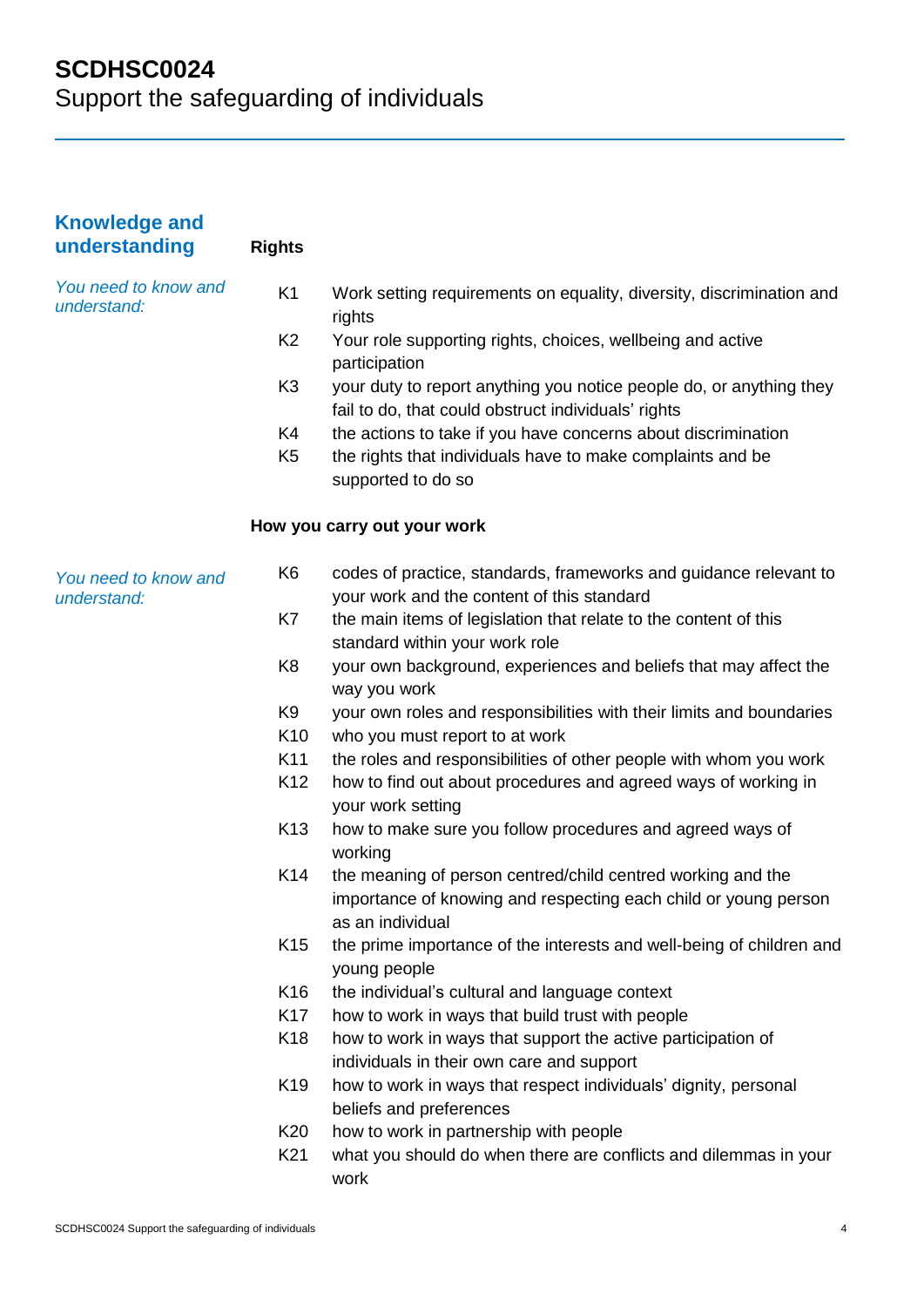|                                     | K <sub>22</sub>          | how and when you should seek support in situations beyond your<br>experience and expertise                                                                                                                                                                        |
|-------------------------------------|--------------------------|-------------------------------------------------------------------------------------------------------------------------------------------------------------------------------------------------------------------------------------------------------------------|
|                                     |                          | Theory for practice                                                                                                                                                                                                                                               |
| You need to know and<br>understand: | K <sub>23</sub>          | the factors that may affect the health, wellbeing and<br>development of individuals you care for or support                                                                                                                                                       |
|                                     | K24                      | how these affect individuals and how they may affect different<br>individuals differently                                                                                                                                                                         |
|                                     | K <sub>25</sub>          | the main stages of human development                                                                                                                                                                                                                              |
|                                     | <b>Communication</b>     |                                                                                                                                                                                                                                                                   |
| You need to know and<br>understand: | K <sub>26</sub>          | factors that can have a positive or negative effect on the way people<br>communicate                                                                                                                                                                              |
|                                     | K27                      | different methods of communicating                                                                                                                                                                                                                                |
|                                     |                          | Personal and professional development                                                                                                                                                                                                                             |
| You need to know and<br>understand: | K28<br>K <sub>29</sub>   | why it is important to reflect on how you do your work<br>how to use your reflections to improve the way you work                                                                                                                                                 |
|                                     | <b>Health and Safety</b> |                                                                                                                                                                                                                                                                   |
| You need to know and<br>understand: | K30                      | your work setting policies and practices for health, safety and<br>security                                                                                                                                                                                       |
|                                     | K31                      | practices that help to prevent and control infection in the context of<br>this standard                                                                                                                                                                           |
|                                     | Safe-guarding            |                                                                                                                                                                                                                                                                   |
| You need to know and<br>understand: | K32                      | the duty that everyone has to raise concerns about possible harm or<br>abuse, poor or discriminatory practices                                                                                                                                                    |
|                                     | K33<br>K34               | signs and symptoms of potential harm or abuse<br>how and when to report any concerns about abuse, poor or<br>discriminatory practice, resources or operational difficulties<br>what to do if you have reported concerns but no action is taken to<br>address them |
|                                     | K35                      |                                                                                                                                                                                                                                                                   |
|                                     |                          | <b>Handling information</b>                                                                                                                                                                                                                                       |
| You need to know and<br>understand: | K36                      | legal requirements, policies and procedures for the security and<br>confidentiality of information                                                                                                                                                                |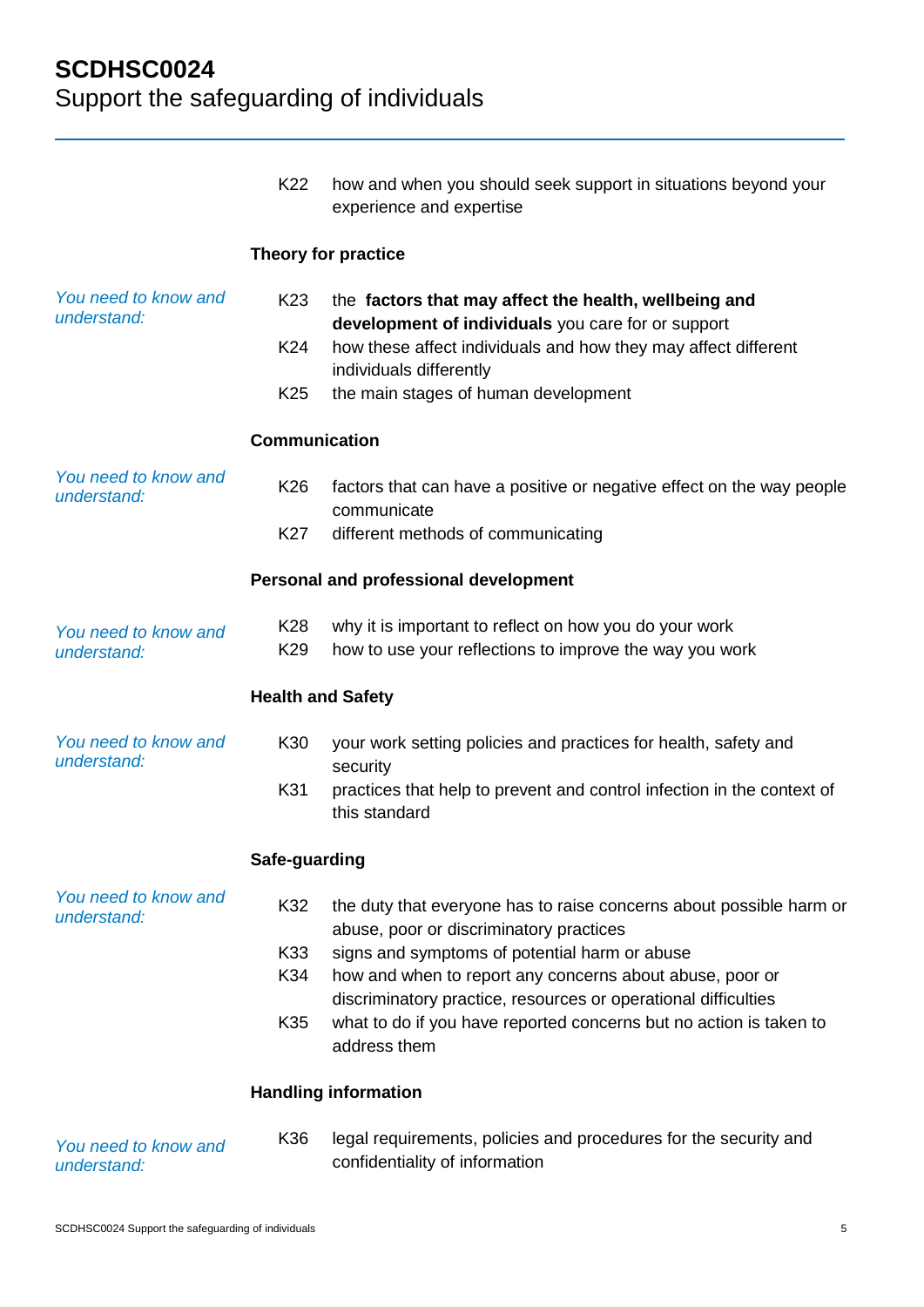- K37 work setting requirements for recording information and producing reports including the use of electronic communication
- K38 how to maintain confidentiality in your work
- K39 when and how to pass on information

#### **Specific to this NOS**

*You need to know and understand:*

- K40 **types of harm and abuse**
	- K41 **factors that may make someone more vulnerable** to harm or abuse
	- K42 common features of perpetrator behaviour and grooming
	- K43 correct actions to take if harm or abuse is suspected, disclosed or alleged
	- K44 how and when to report any concerns about abuse, poor or discriminatory practice, resources or operational difficulties
	- K45 what to do if you have reported concerns but no action is taken to address them
	- K46 key point about local systems and multi-disciplinary procedures that relate to safeguarding and protection from harm and abuse
	- K47 how to protect yourself and others from harm and abuse when in a work setting or working alone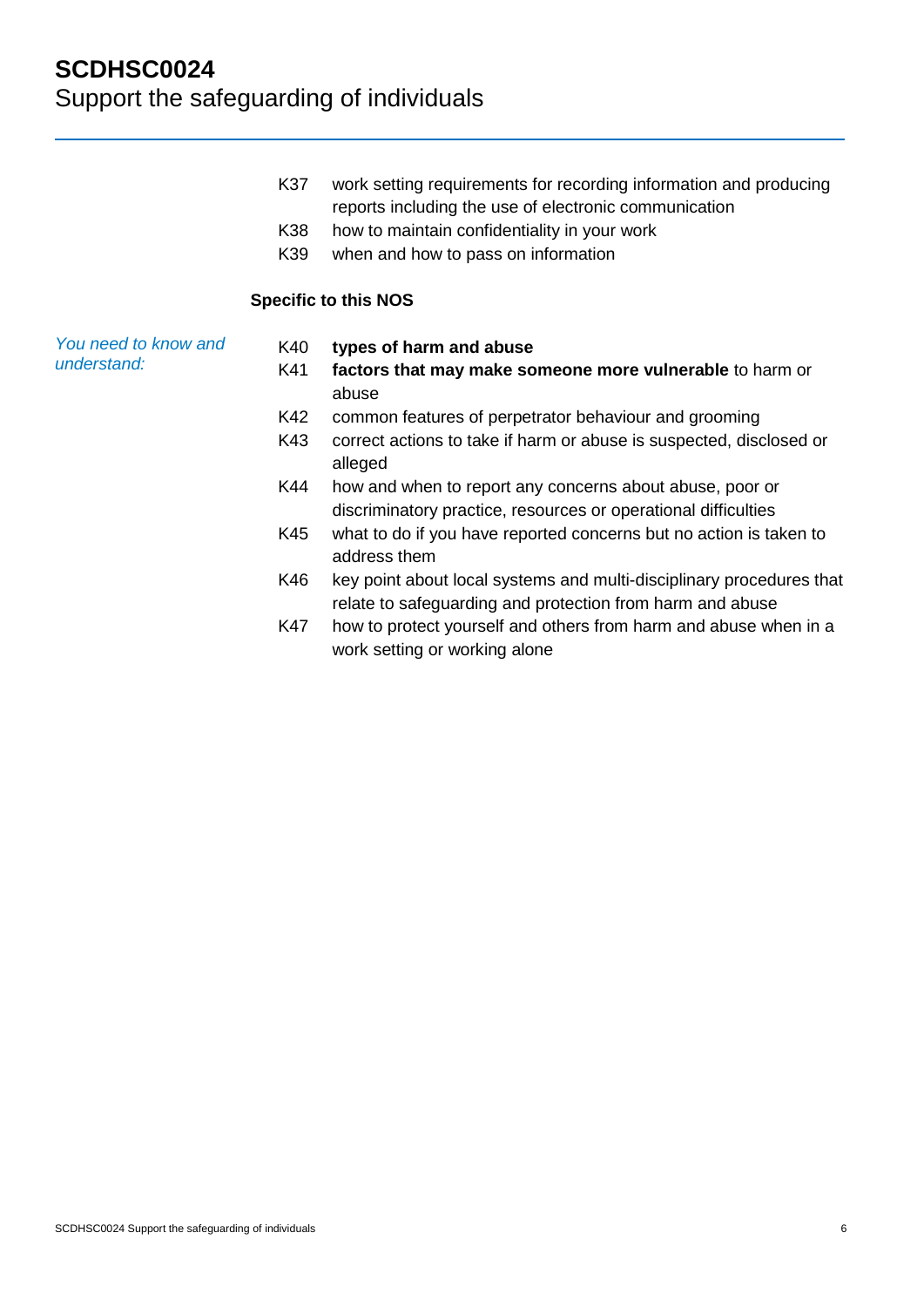## **Additional Information**

**Scope/range related to performance criteria**

The details in this field are explanatory statements of scope and/or examples of possible contexts in which the NOS may apply; they are not to be regarded as range statement required for achievement of the NOS.

Note: Where an individual finds it difficult or impossible to express their own preferences and make decisions about their life, achievement of this standard may require the involvement of advocates or others who are able to represent the views and best interests of the individual.

Where there are language differences within the work setting, achievement of this standard may require the involvement of interpreters or translation services.

**Active participation** is a way of working that regards individuals as active partners in their own care or support rather than passive recipients. Active participation recognises each individual's right to participate in the activities and relationships of everyday life as independently as possible.

A person's **background** is the individual's unique mix of personal experiences, history, culture, beliefs, preferences, family relationships, informal networks and community

To **communicate** may include using the individual's preferred spoken language, the use of signs, the use of symbols or pictures, writing, objects of reference, communication passports, other non verbal forms of communication, human and technological aids to communication **Electronic communications** may include the use of mobile phones and the

internet, including social networking sites

**Harm and abuse** may include neglect; physical, emotional and sexual abuse; financial abuse; bullying; self harm; reckless behaviour The **individual** is the person you support or care for in your work

**Key people** are those who are important to an individual and who can make a

difference to his or her well-being. Key people may include family, friends,

carers and others with whom the individual has a supportive relationship.

**Others** are your colleagues and other professionals whose work contributes to the individual's well-being and who enable you to carry out your role

**Person centred** approaches are those that fully recognise the uniqueness of the individual and establish this as the basis for the planning and delivery of care and support

**Relationships** may include those developed over a period of time or those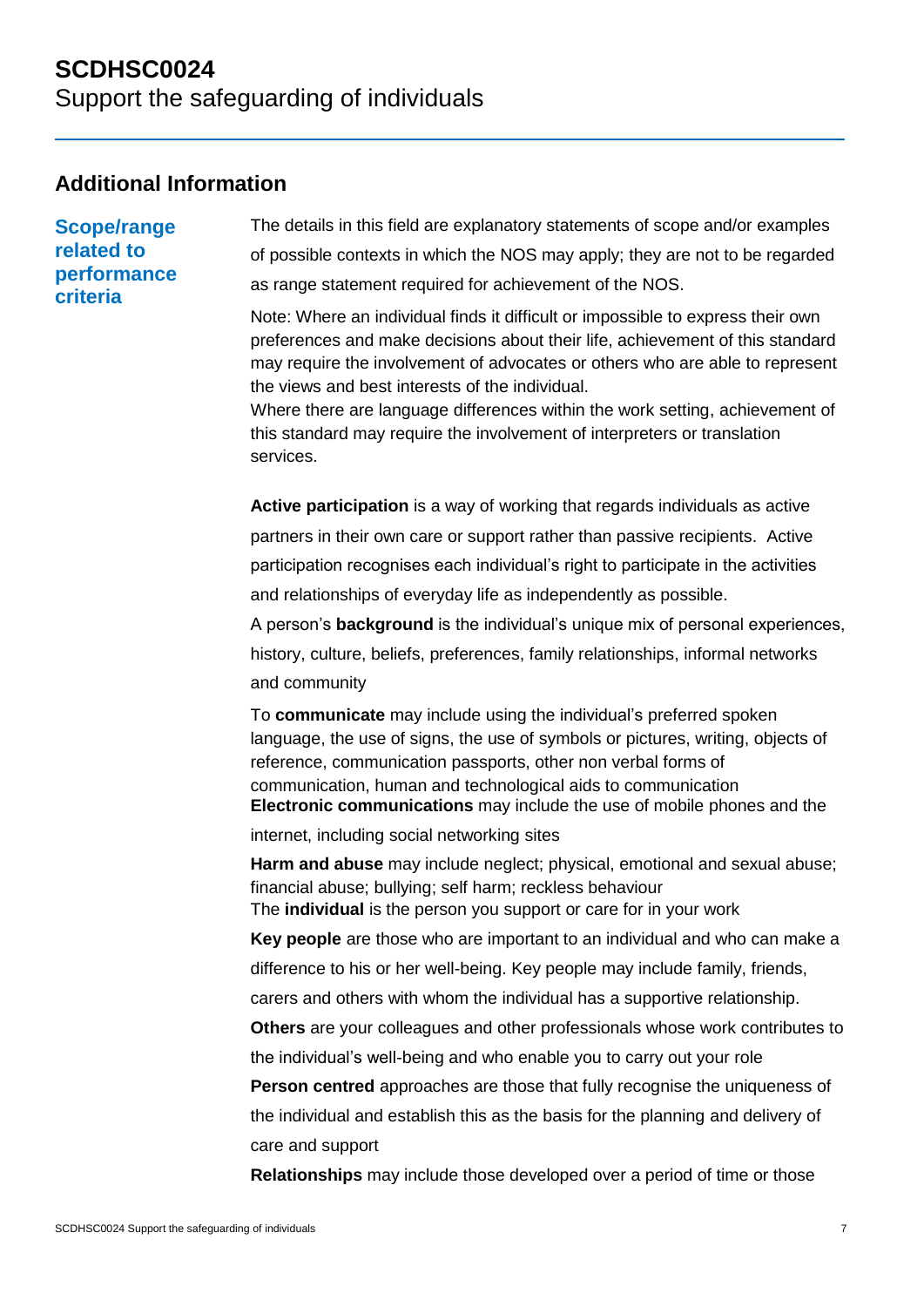established in a situation where immediate care or support is required **Safeguarding** is working with individuals, children, young people and their families to take all reasonable measures to ensure that the risks of harm are minimised; and where there are concerns about the welfare of individuals or children and young people, appropriate action is taken to address those concerns working to National policies and guidance and to agreed local policies and procedures in full partnership with local agencies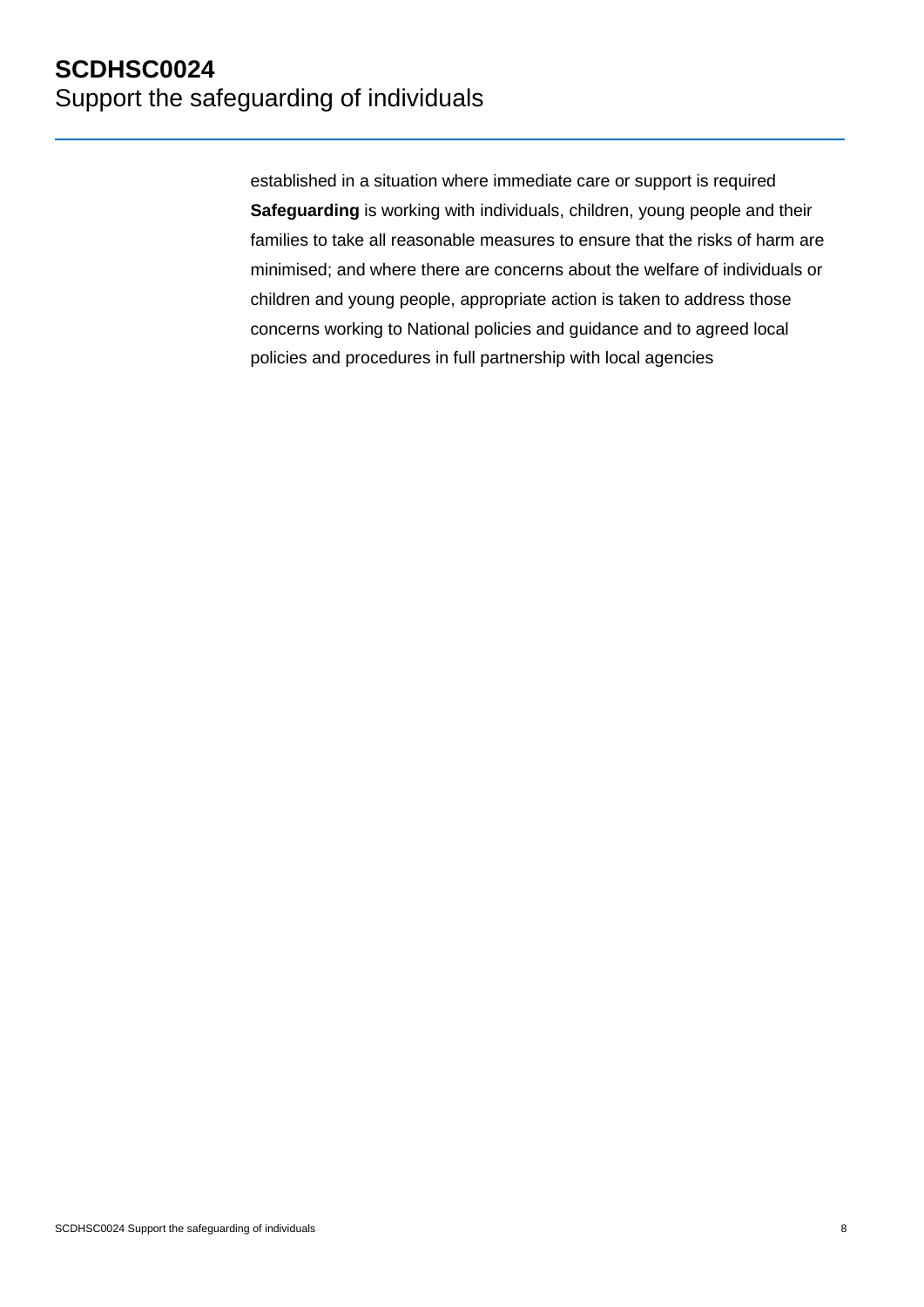## **Scope/range related to knowledge and understanding**

The details in this field are explanatory statements of scope and/or examples of possible contexts in which the NOS may apply; they are not to be regarded as range statement required for achievement of the NOS.

## **All knowledge statements must be applied in the context of this standard.**

**Factors that may affect the health, wellbeing and development of individuals** may include adverse circumstances or trauma before or during birth; autistic spectrum conditions; dementia; family circumstances; frailty; harm or abuse; injury; learning disability; medical conditions (chronic or acute); mental health; physical disability; physical ill health; poverty; profound or complex needs; sensory needs; social deprivation; substance misuse **Types of harm and abuse** may include physical abuse, emotional abuse,

sexual abuse, financial abuse, neglect, institutional abuse, bullying, abuse relating to social networking media.

**Factors that may make someone more vulnerable** may relate to the individual, to their personal circumstances including family issues or disrupted relationships, to the work setting or to particular ways of working.

**Values** Adherence to codes of practice or conduct where applicable to your role and the principles and values that underpin your work setting, including the rights of children, young people and adults. These include the rights: To be treated as an individual To be treated equally and not be discriminated against To be respected To have privacy To be treated in a dignified way To be protected from danger and harm To be supported and cared for in a way that meets their needs, takes account of their choices and also protects them To communicate using their preferred methods of communication and language To access information about themselves